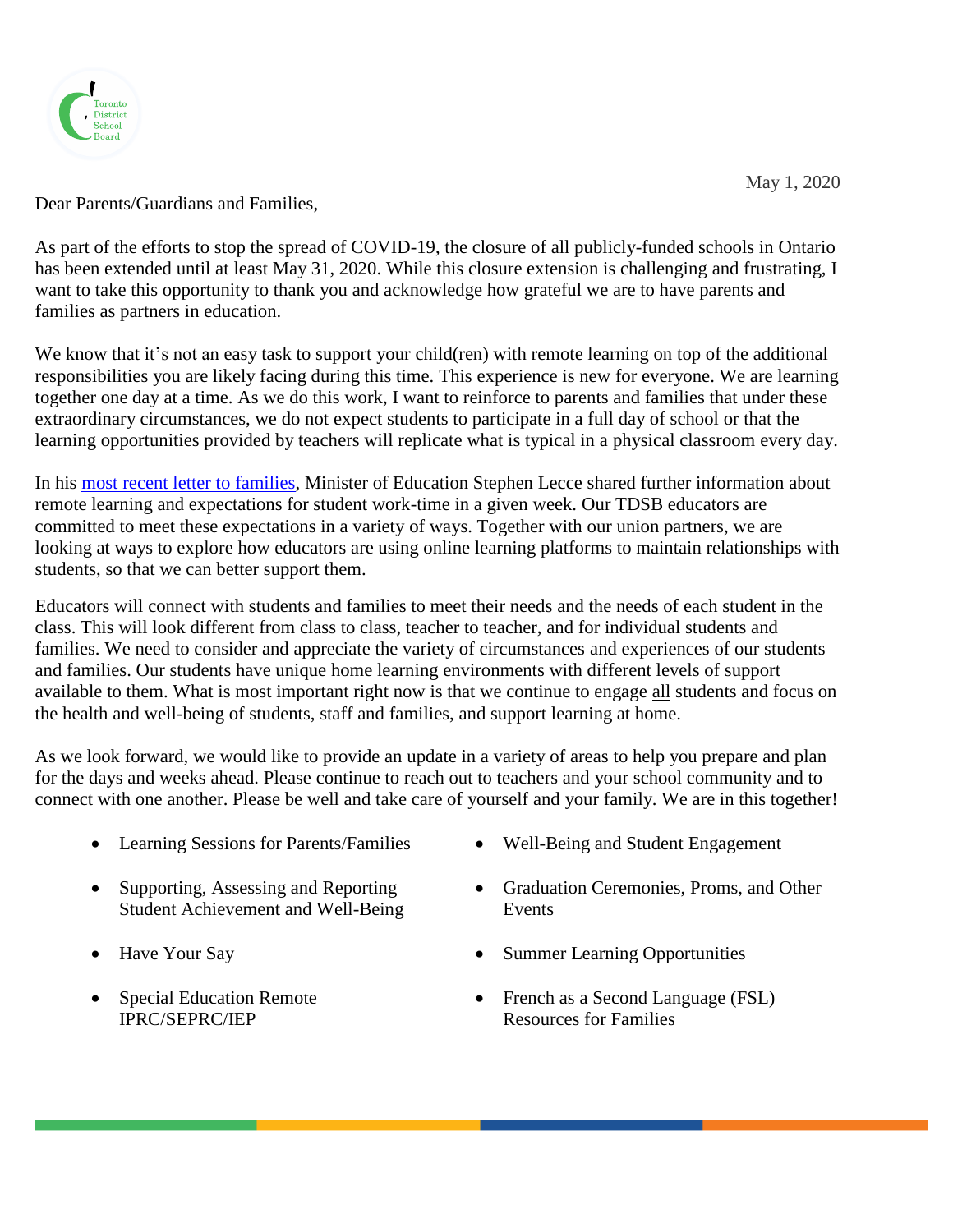

### **New Learning Sessions for Parents/Families**

Online platforms for remote learning are new to some families and we are committed to support you to help navigate this new learning environment. Special learning sessions are available to provide an overview of two of the major platforms: Brightspace and Google Classroom.

#### Introduction to Brightspace Learning Platform

This session will introduce the Brightspace Learning Platform and will cover: how to access, how to log in and highlight some of the key features used by teachers and students. To join a session, [visit the](https://www.tdsb.on.ca/remote-Learning)  [website](https://www.tdsb.on.ca/remote-Learning) and click on the appropriate link.

- Monday, May  $4$  at  $3$  p.m.
- Tuesday, May  $5$  at  $7$  p.m.

### Introduction to Google Classroom

This session will introduce Google Classroom and will cover: how to access, how to log in and highlight some of the key features used by teachers and students. To join a session, [visit the website](https://www.tdsb.on.ca/remote-Learning) and click on the appropriate link.

- Tuesday, May 5 at 3 p.m.
- Wednesday, May 6 at 7 p.m.

# **Well-Being and Student Engagement**

Our top priority is to support and enhance the [mental health and well-being](https://www.tdsb.on.ca/Remote-Learning/Resources-During-Covid-19) of all students, staff and parents/families. School staff continue to maintain relationships and focus on the mental health and wellbeing of students as they provide remote learning. Teachers use multiple, creative ways to connect with and engage students.

# **Supporting, Assessing and Reporting Student Achievement and Well-Being**

This is a challenging time for everyone as we collectively work toward practices to set students up for success. We recognize that there are many inequities that exist within our system that impact student learning and achievement. This includes access to technology, availability of resources, familiarity with online applications, and support for learning. Teachers will keep these challenges in mind, as they support all learners and provide meaningful learning opportunities that are connected to the Ontario curriculum, leading up to end-of-year reports in June.

It is our commitment that assessment, evaluation, and reporting will be fair, transparent and equitable for all students and will focus on growth in learning and improvement. As always, if you have any questions or concerns, please connect with your child's teacher and/or administration. Please read the [parent/family](https://www.tdsb.on.ca/Portals/0/docs/Final%20Parent%20Assessment%20Newsletter%20April%2029.pdf)  [assessment newsletter](https://www.tdsb.on.ca/Portals/0/docs/Final%20Parent%20Assessment%20Newsletter%20April%2029.pdf) for more information and specific details about elementary and secondary student assessment and reporting.

# **Graduation Ceremonies, Proms, and Other Events**

As communicated in the letter on April 14, all field trips and overnight trips have been cancelled for the remainder of the school year. We had hoped that it would be possible for proms, graduation ceremonies and other events to go forward this year but with the recent news that schools will now be closed until at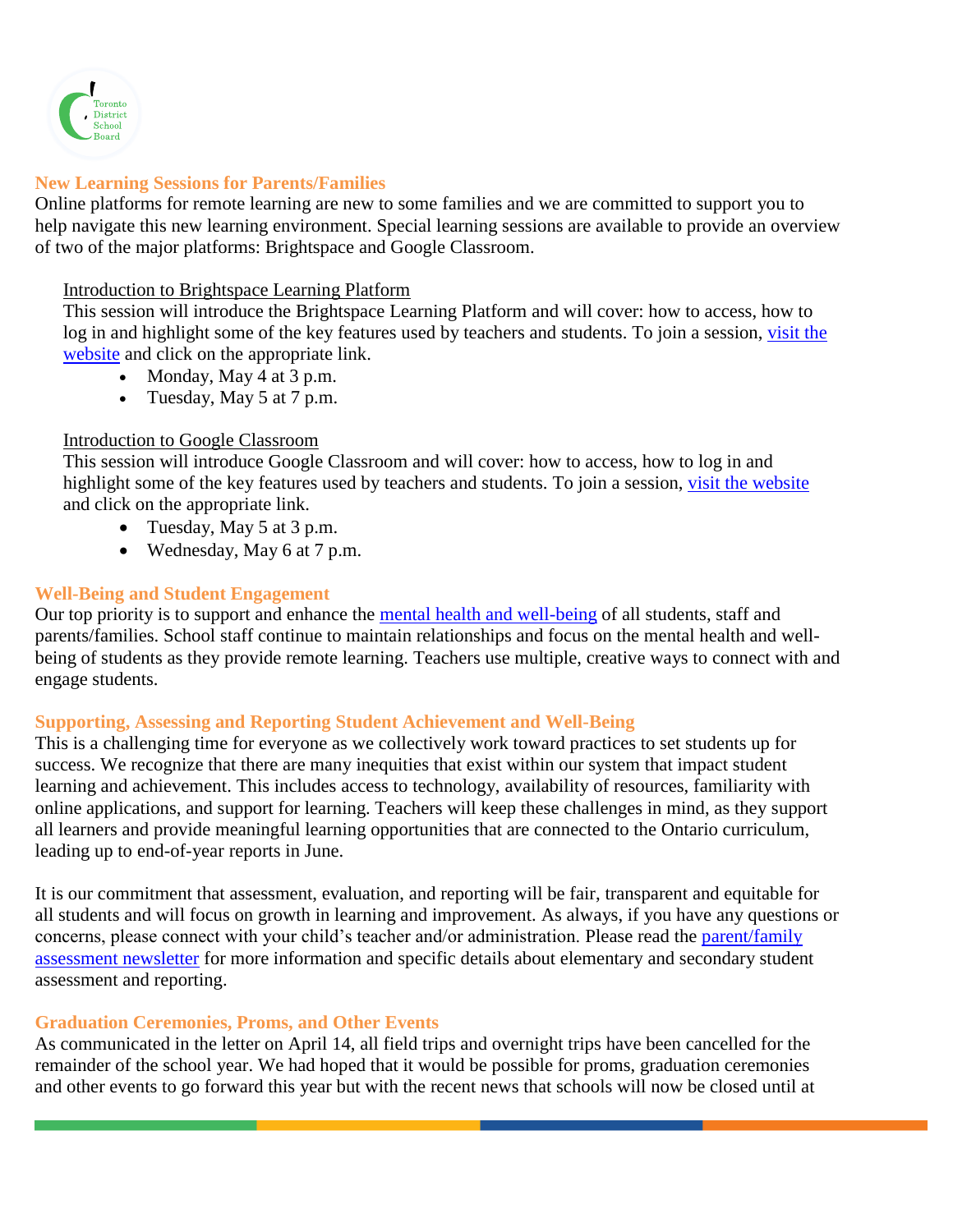

least May 31, this is not possible. Sadly, we have had to cancel or postpone these events until at least the end of the school year. As there are still many unknowns, the rescheduling of postponed events will be handled at the school level, depending on local circumstances. Please note that scholarships that would normally have been awarded during graduation ceremonies may continue to be awarded, with formal recognition to take place at a later date.

### **Have Your Say**

As we come to the end of our first month of remote learning, we want to hear from you. What has worked well? What hasn't? What are your suggestions? Please take a few minutes to share your thoughts about your child's experience with remote learning. Your opinion is important as we try to better understand the needs of our students and families. Join us in this [ThoughtExchange](https://my.thoughtexchange.com/189578056) to add your voice to the conversation.

### **Summer Learning Opportunities**

A number of options are being explored to allow learning to continue throughout the summer. Please see below for additional information and more details will be provided in the coming weeks.

# **Hybrid Elementary Summer School Remote Learning**

Plans are underway for remote elementary summer school to address student learning gaps and continue student engagement through July. Additional details will be available on the elementary [summer school web page](https://www.tdsb.on.ca/About-Us/Innovation/Elementary-Summer-School) in the coming weeks.

*Note: This program is called "Hybrid" as it may include online and in-class learning environments in accordance with the guidance of the Ministry of Education*.

# **Remote Summer Credit Recovery (Secondary)**

The Continuing Education Department will offer a Remote Credit Recovery Program for TDSB secondary students July 6-31. This program replaces face-to-face summer school for 2020 and will include courses in all subject areas from Grades 9 to 12, with a focus on compulsory courses. Visit the [Summer School web page](https://www.tdsb.on.ca/High-School/Going-to-High-School/Night-School-and-Summer-School/Summer-School) in the coming weeks for more information.

# **Hybrid Remote Summer Credit Program (Secondary)**

The Continuing Education Department will offer a Remote Summer Learning Credit Program for TDSB secondary students July 6-31. This program replaces face-to-face summer school for 2020 and will include courses in all subject areas from Grades 9 to 12, with a focus on compulsory courses. Visit the [Summer School web page](https://www.tdsb.on.ca/High-School/Going-to-High-School/Night-School-and-Summer-School/Summer-School) in the coming weeks for more information.

*Note: This program is called "Hybrid" as it may include online and in-class learning environments in accordance with the guidance of the Ministry of Education*.

#### **e-Summer Program**

The e-Summer program will continue in July and August as it has in previous years and registration for courses for TDSB students began in early April. Courses are all full-credit and include Grades 11 and 12 courses as well as Grade 10 Civics and Career Studies. Non-TDSB students may register starting in June for courses that run in August. Full information about the courses and registration process is outlined on the [e-Learning website.](https://t.e2ma.net/click/2jxvhd/amoo6l/6alrsl)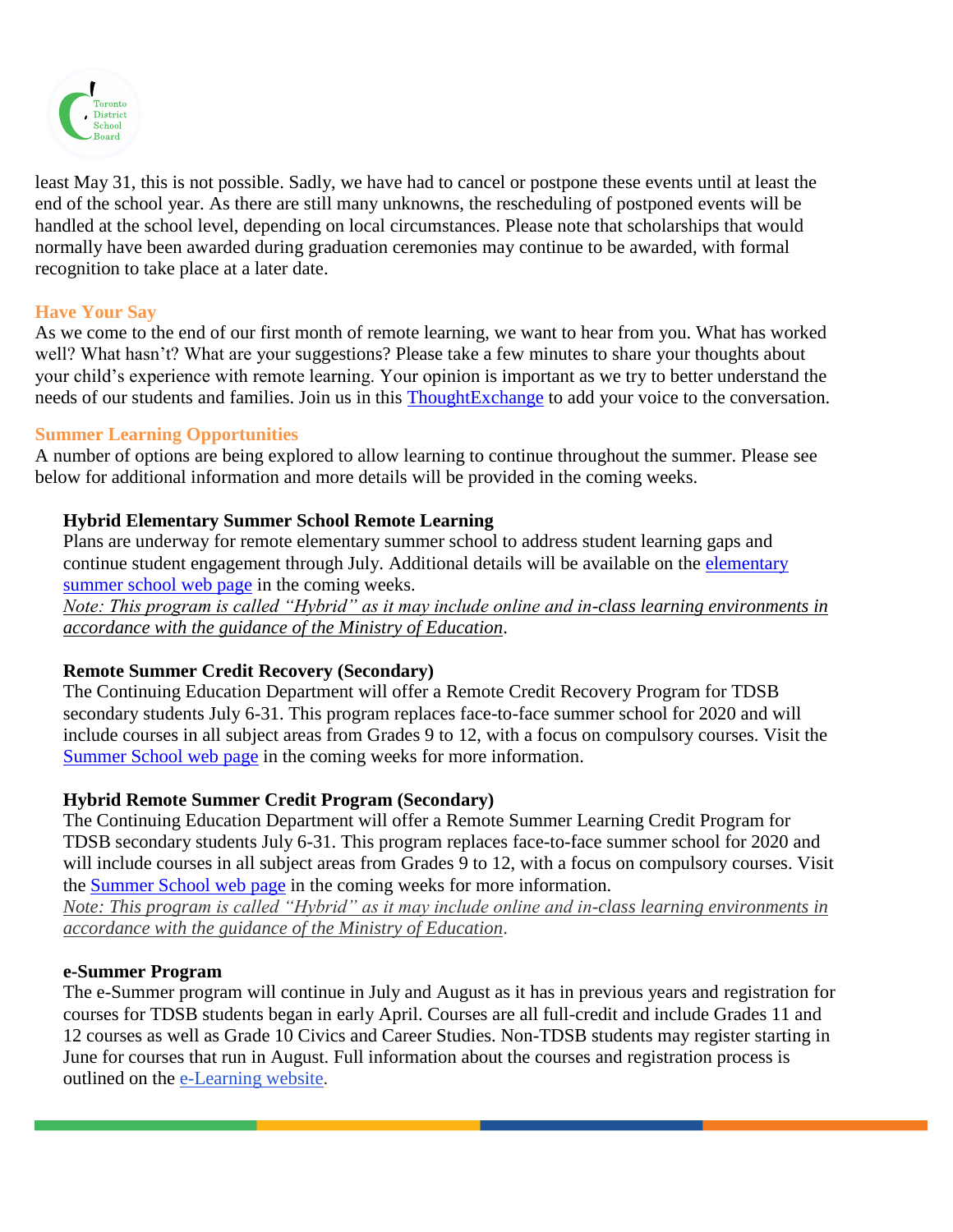

### **Special Education Remote Summer School**

Summer school for special education students will continue remotely. Secondary DHH students will be able to access their secondary credit courses. We will also provide DHH summer school for students in Grades 1-8. Secondary CTCC Summer School will also continue so that students can access summer credits.

Summer school will also be offered for students with Developmental Disabilities from Grades 1 to 12. Teachers will continue the remote learning already established and support students and families with further learning opportunities.

#### **Special Education Remote IPRC/SEPRC/IEP**

The Ministry has provided further direction in support of students with special education needs in their recent [Continuity of Learning for Students with Special Education Needs and Mental Health Supports](https://drive.google.com/file/d/1sEqd3DzSl22j8EskC98qfH0QatZVYgUH/view?usp=sharing) memo.

Due to the current unprecedented remote circumstances, IPRCs and SEPRCs have been prioritized in order to ensure system urgent needs are meet.

### **Priority IPRCs and SEPRCs:**

- Students in Senior Kindergarten exiting Diagnostic Kindergarten (DK);
- All students exiting Kindergarten Intervention Program (KIP) for whom an ISP is being considered;
- Level 2 Annual IPRC review for students currently in a Special Education Intensive Support Program (ISP) who require a transition as they are moving from school to school;
- SEPRC consideration only for students with severe complex medical needs;
- Students returning from CTCC programs;
- Gr.3 students for whom consideration for Gr.4 Gifted ISP (TDSB registered students only; no SEPRC for this category).

IPRCs will be held remotely either through Webex or teleconference. Any email communication to parents/guardians involving documentation that has student confidential information will require consent from parents prior to the information being sent via email. To ensure the protection of information and to prevent a privacy breach, email communication containing personal student information will be encrypted and password protected. The email will include the word "CONFIDENTIAL" in the subject line and include a read receipt to ensure parents/caregivers have received the email.

# **French as a Second Language (FSL) Resources for Families**

This week, the FSL Department launched a [FSL Resources for Families Google Site](https://sites.google.com/tdsb.on.ca/fsl-resources-for-families/home?authuser=0) for parents, guardians and families of students in French as a Second Language programs. The site provides information about how to support students during remote learning, including guiding principles, considerations for remote learning in FSL programs, links to resources, how to support at home, and more.